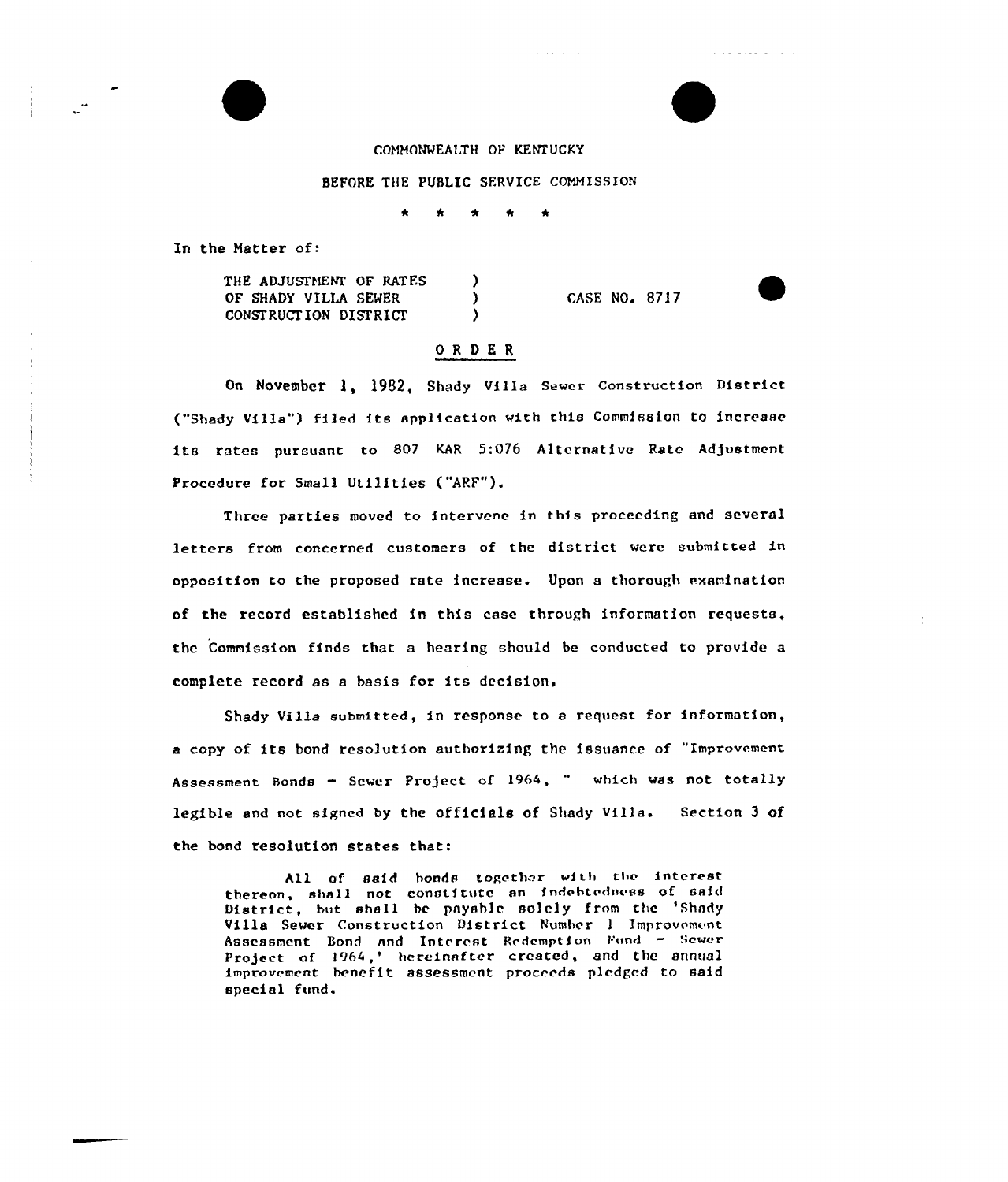Furthermore, Section <sup>7</sup> states that:

In accordance with KRS Chapter 107, the District covenants that so long as any of the bonds authorized by this kesalution shall remain outstanding and unpaid, there shall be levied, and there is hereby levied, beginning with the fiscal year from October 1, 1964, to September 30, 1965, and continuing on a fiscal year basis from October first of each year to September 30th of each year thereafter until the retirement of all bonds issued pursuant to this Resolution, an annual assessment against each and every one of the real properties benefited by said "Sewer Project of 1964,"...

and:

The rate of such special improvement assessment against said benefited properties shall, in each year, be not less than a rate adequate to produce sufficient funds for the payment of the maturing principal and interest of any Bonds authorized by this Ordinance, as may then be outstanding, based upon an arbitrarily assumed single interest coupon rate of  $4-1/2$ % per annum; provided, however, that when said Bonds are duly sold as hereinafter provided, if the interest coupon rate or rates so established and made applicable to said Bonds should be otherwise than a single rate of  $4-1/2\%$  per annum, said annual improvement assessment levies shall automatically be adjusted to such sums as are, or may he, required to produce funds sufficient for thc payment of maturing interest and principal of any Bonds authorized hereby, at such respective coupon rates as may be so established and made applicable, and to provide and maintain said twenty percent reserve; and with due allowance, as aforesaid, for failure of collection and for a margin of safety to give reasonable assurance against the occurrence of default.

The Commission finds that Shady Villa has not implemented the annual assessment provided for in its bond resolution. Shady Villa should take immediate steps to do so for fiscal year 1983 and begin assessment of the membere of the district with the issuance of the 1983 Jefferson County tax bills. Furthermore, the Commission will require that the provisions of the bond resolution be implemented and determine the jurisdictional rates for sewer service as if Shady Villa were collecting this revenue, which may result in a reduction in the